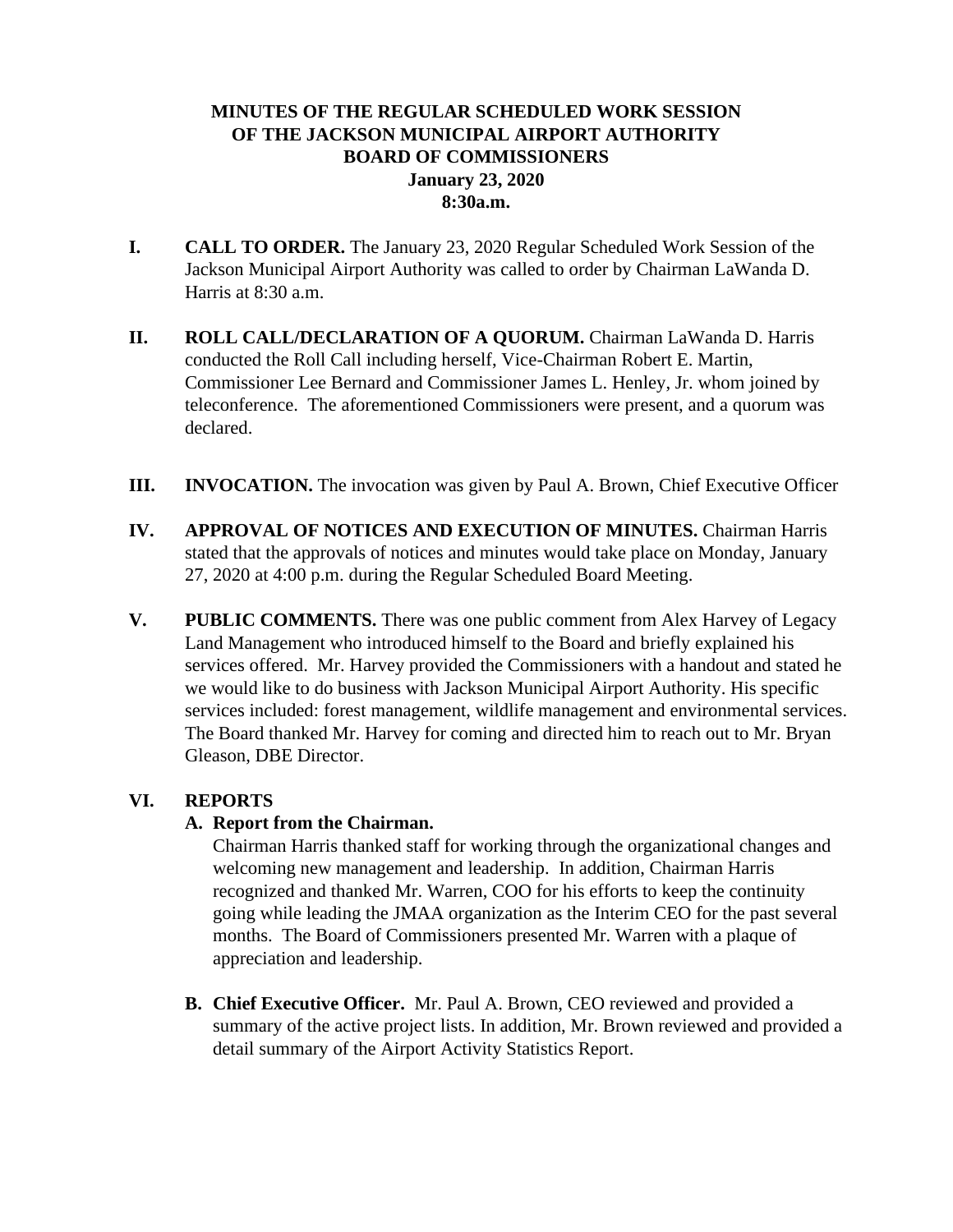**C. Attorney.** Attorney Walker stated there were several matters to go before the Board. The Walker Group has sent the Board recent information on the per diem status. In addition, a draft resolution regarding the Edinburgh matter and travel was sent for review. Attorney Walker also stated there is matter he will suggest to take up in Executive Session.

### **VII. ACTION ITEMS**

Mr. Brown, CEO stated that as it relates to project updates, Mr. Bryan Gleason, Director of Disadvantaged Business Enterprise would come forward to present the DBE participation report for this month. Mr. Gleason stated the participation report was as follows: thirty percent (38%) of expenditures went to MWDBEs in the form of direct payments and subcontractor payments. Fifty two percent (52%) went to the City of Jackson businesses for MWDBEs and non-MWDBEs. Mr. Gleason asked the Board if there were any questions regarding the DBE report or items on the claims docket. There were no further questions on the DBE report.

Moreover, Mr. Gleason introduced Ms. Shelly Michaels, Founder and President of EPIC Resources who came before the Board to present her services of DBE Resources for small, minority businesses. Ms. Michaels presented the Board with a handout of services offered which included disparity studies, outreach, assistance with identifying and vetting qualified DBEs and completing DBE certification.

In addition to the project updates, Mr. Tony Esposito with Kimley-Horn provided the Board with a status update on the twelve (12) JMAA capital projects currently in progress. Those projects included: 1) 16/34 HKS Runway, 2) HKS Rehabilitation Project, 3) 5<sup>th</sup> Floor Roof Construction Project, 4) Security Reconfiguration Project, 5) FAA Roof Reconstruction Project, 6) Passenger Board Bridge-Gate No. 2, 7) Perimeter Service Road Rehabilitation Project, 8) QTA Project, 9) Terminal Feasibility Study, 10) International Drive Project, 11) Runway 16R/34L Project, and 12) Security Access Control Project.

Mr. Brown introduce Ms. Helene Wall with Postlewaite and Netterville (P&N) to provide a status on update, and review of the project for 2019 and look at forecast for 2020 and ask for an extended contract. Ms. Wall was accompanied by Lauren Hanskins who is an associate with P&N. A handout was given to the Board of Commissioners.

Mr. Helaire came before the Board of Commissioners to provide an ERP project status update. After discussion, the Board has request to provide a Gantt chart on the timeline with progressions.

Mr. Brown, CEO stated this concluded the projects update and recognized Ms. Branson, CFO to provide an overview of the financial reports for this month.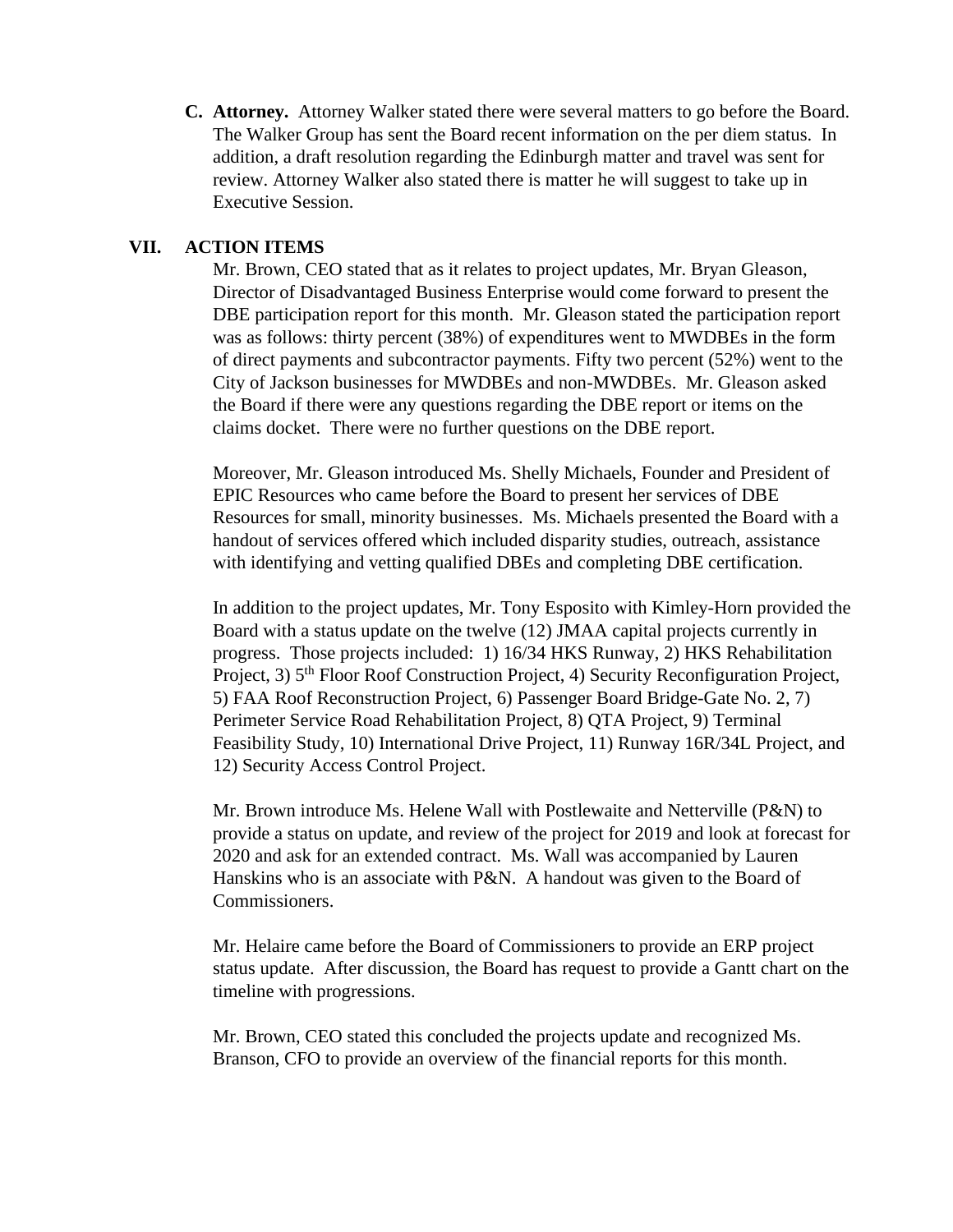### **A. Financial Matters**

- **1. Financial Reports for December 2019: Balance Sheet, Income Statement, Claims Docket.** CFO Arnetrius Branson presented the preliminary financial matters to the Board of Commissioners for the month of November. There were no questions about the Balance Sheet, Income Statement, or Claims Docket. Commissioner Harris stated the Board would address any issues related to the Claims Docket during executive session. After discussion Chair Harris requested to see a breakdown of additional claims from the claims docket. Commissioner Bernard requested if the ERP system could track the route and aging of invoices for payments due.
- **2. Personal Property: Disposal of Surplus Property and Write Off, JMAA: Authorization to Adopt a Resolution in accordance with JMAA Polices and Procedures regarding the Sales of Surplus Property to (i) declare as surplus the pieces of personal property owned by JMAA in Exhibit A; (ii) dispose of the personal property owned by JMAA; and (iii) write off the pieces of personal property owned by JMAA as outlined in Exhibit B.** The board reviewed Exhibits A & B and questioned the process of monitoring inventory. How often is inventory conducted and suggested that JMAA looks into visiting inventory more frequency. Mr. Brown, CEO suggested JMAA looks into the Radio frequency digital (RFD) system to digitally track our equipment.

CEO Brown stated this concluded the items for financial reports.

- **B. Construction Projects.** CEO Brown introduced Mr. Drew Ridinger to present the action items for construction projects today.
- 1. **Passenger Boarding Bridge, JAN: Authorization to (i) award a Professional Services Agreement for the Passenger Board Bridge at Aircraft Gate No. 2; (ii) increase engineering budget; and (iii) increase overall budget (Allen & Hoshall)** Mr. Drew Ridinger proceeded with his presentation and action items requested. There were discussions regarding the type and size of the bridge. Mr. Ridinger stated he will work with the design engineers on the requests. Chair Harris questioned if JMAA has done our due diligence on this matter. Mr. Brown, CEO called Ms. Tillman, Facilities Engineer before the Board the address her research and contact with other engineers referencing capital projects.
- **C. Procurement.** None

**1. Vehicle Purchases, JAN: Authorization to (i) purchase three vehicles, one vehicle for the Department of Public Safety and Operations, one vehicle for Hawkins Field, and one vehicle for the Executive Department.** Mr. Will Dickson proceeded with his presentation and action items requested. Mr. Dickson also stated that the pricing is base of the State of Mississippi Procurement Contracts. Commissioner Henley recommended we check with the local vendors to ask if they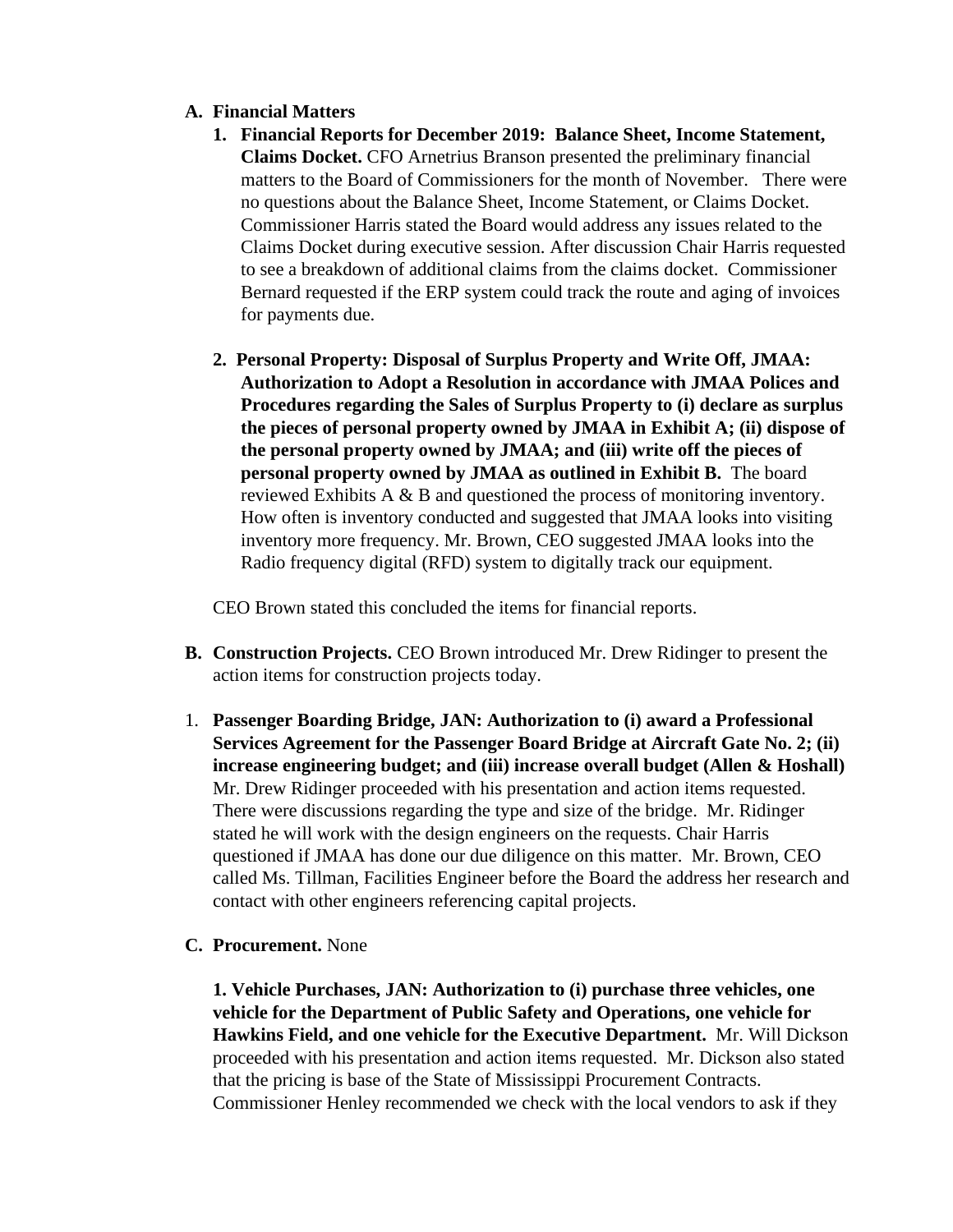can match our State of Mississippi Procurement Contract. There were no questions from the Board regarding this Service Agreement request.

### **D. Service Agreements**.

**1. East Perimeter Fence Tree and Brush Removal, HKS: Authorization to (i) issue a Request for Bids of approximately 1.5 miles along the fence line; and (ii) approval of the total project budget.** Mr. Pat Minor proceeded with his presentation and action items requested. There were several comments but no questions from the Board of Commissioners regarding this project. Commissioner Bernard commented that JMAA should verify landownership where the properties merge.

**2. Clearing and Grubbing Services, JAN: Authorization to issue a Request for Bids for clearing and grubbing services of 31.7 acres near East Metro Corridor Parkway; (ii) approval of 60 calendar day term for Services; and (iii) approval of the Services total budget.** Mr. Chad Parker proceeded with his presentation and action items requested. There were several comments but no specific questions from the Board of Commissioners regarding this project. Commissioner Martin said that JMAA should consider when trees are moved from properties, we should consider the potential of an insect issue on the land.

#### **E. Grants.** None.

#### **F. Other Matters.**

**1. Raspet Flight Research Laboratory Letter of Agreement, JAN: Authorization to (i) execute an Agreement for Unmanned Aircraft Systems (UAS) flight operations (Mississippi State University).** CEO Brown introduced Mr. Will Dickson to present the next action item. Accompanying Mr. Dickson is Mr. Dallas Brooks, Director of Raspet Flight Research at Mississippi State. After multiple questions asked, Mr. Brooks stated that the altitude is between 3,000-6,500. He also stated the program focuses on safety and security first.

**2. Terminal Space Lease Agreement, HKS: Authorization to execute a Terminal Space Lease Agreement for approximately 1,537 square feet of space to (PHI Health), LLC.** Mr. Pat Minor proceeded with his presentation and action items requested. There were no further questions regarding the action item presented

### **G. New Business.** None.

The Chairman called for a motion to go into closed session. Motion was made by Commissioner Martin and seconded by Commissioner Wright. A call for a vote was made to go into closed session and the vote was unanimous.

The board re-opened the floor and reported there were a few matters discussed during closed session; however, no action was taken on those matters.